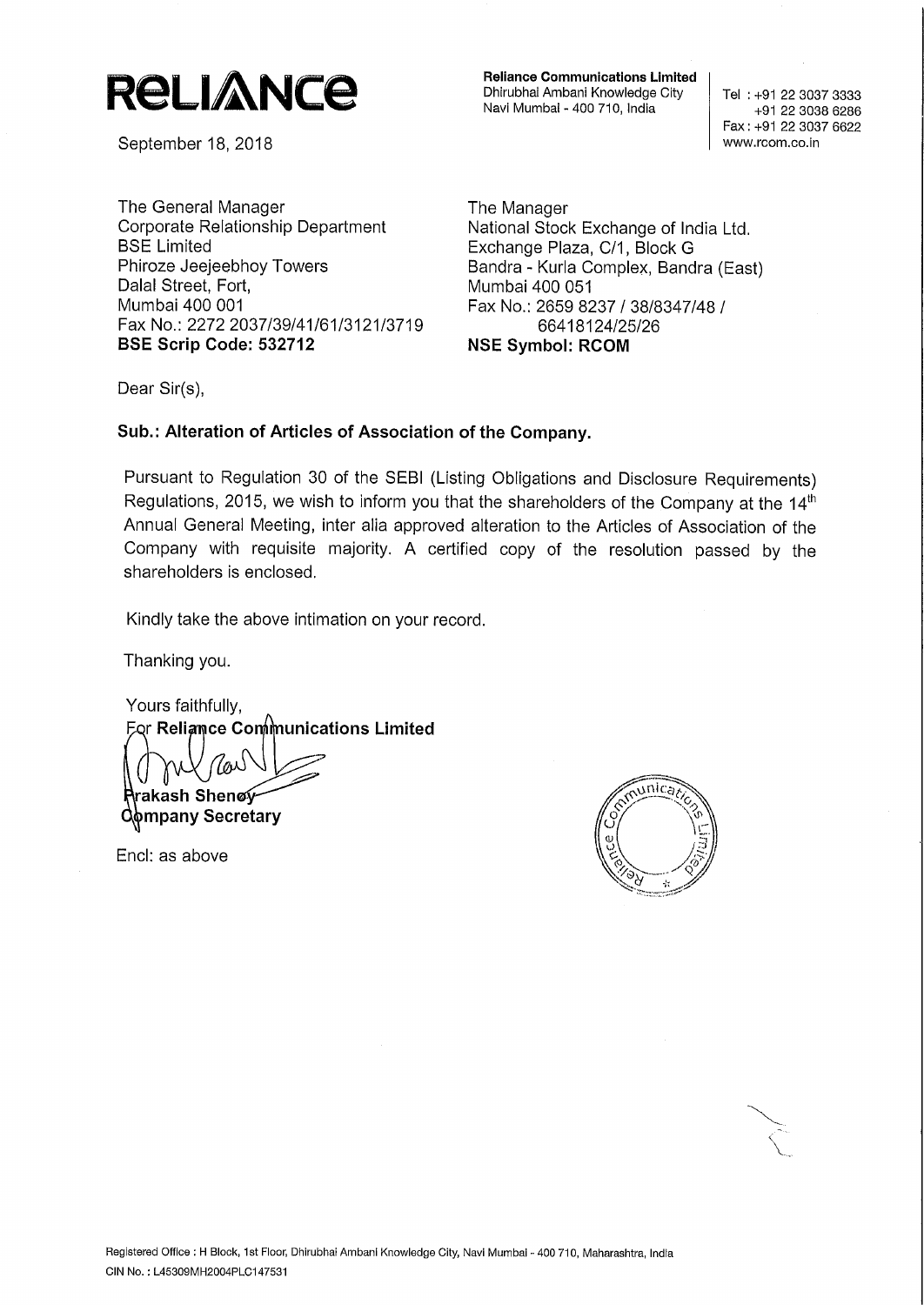

Reliance Communications Limited Dhirubhai Ambani Knowledge City | Tel : +91 22 3037 3333 Navi Mumbai - 400 710, India

+91 22 3038 6286 Fax: +91 22 3037 6622 www.rcom.co.in

## CERTIFIED TRUE COPY OF THE SPECIAL RESOLUTION PASSED AT THE ANNUAL GENERAL MEETING OF THE MEMBERS HELD ON SEPTEMBER 18, 2018.

## ALTERATIONS TO THE ARTICLES OF ASSOCIATION OF THE COMPANY

"RESOLVED THAT pursuant to the provisions of Section <sup>14</sup> and other applicable provisions, if any, of the Companies Act, 2013 (hereinafter referred to as 'the Act') and Rules made thereunder (including any statutory modification(s) or re-enactment(s) thereof, for the time being in force), consent of the Company be and is hereby accorded for alterations to the Articles of Association of the Company by deleting certain definitions in Article 1, Article 21A to 21H, Article 43A, Article 91, Article 92 and that existing Article 93 to Article <sup>121</sup> be renumbered as Article <sup>91</sup> to Article 119, as set out under the Statement pursuant to Section 102(1) of the Act annexed to the notice convening this meeting.

RESOLVED FURTHER THAT the Board of Directors be and are hereby authorised to undertake all such acts, deeds, matters and things as may be deemed necessary, proper, desirable and expedient in their absolute discretion, for the purpose of giving effect to this resolution and to settle any question, difficulty or doubt that may arise in this regard without requiring the Board to seek any further consent or approval of the Members or otherwise to the end and intent that they shall be deemed to have given their approval thereto expressly by the authority of this resolution."

Certified True Copy For Reliance Communications Limited

akash Shenoy Company Secretary

Date: 18.09.2018

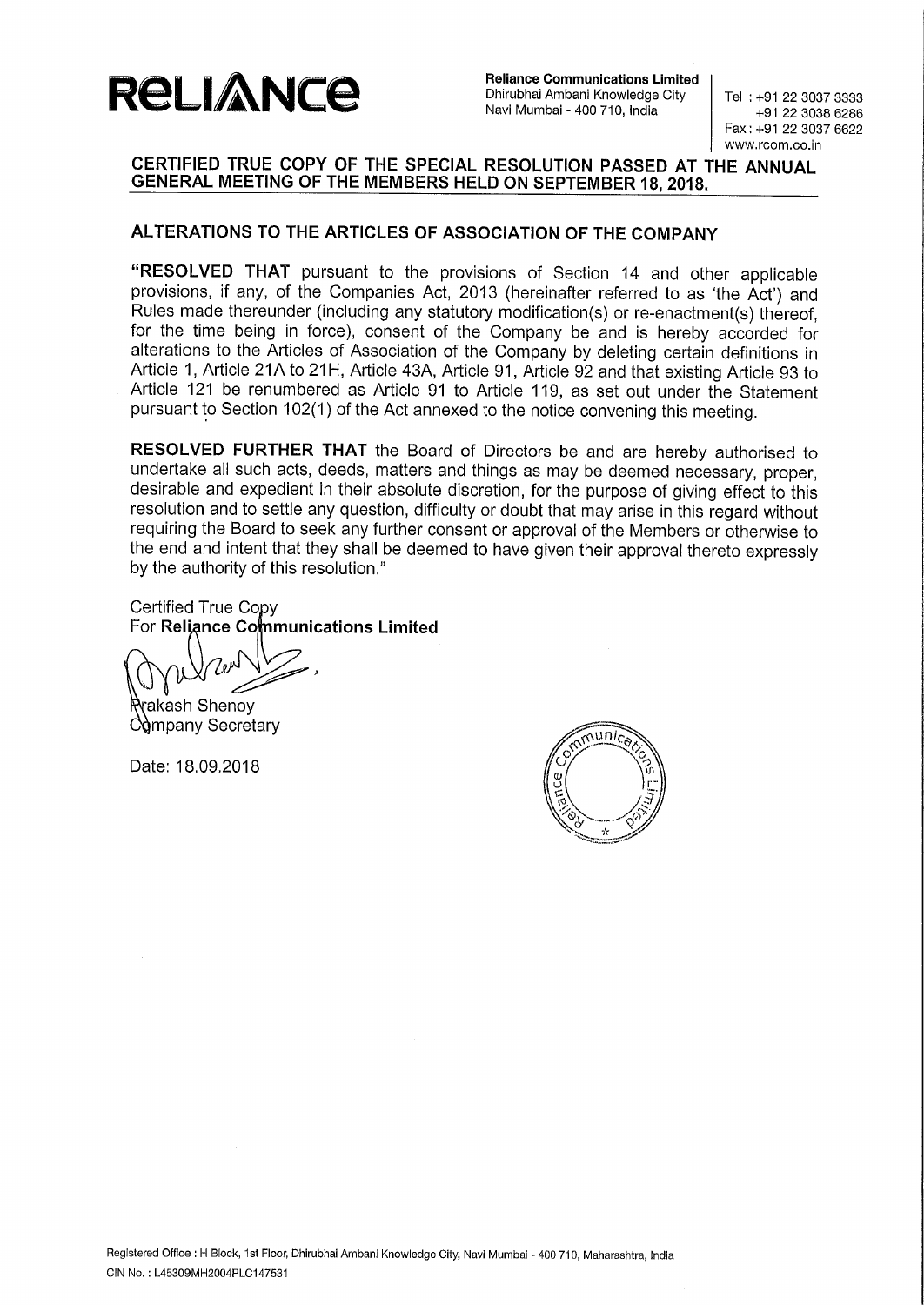

Reliance Communications Limited Dhirubhai Ambani Knowledge City Navi Mumbai — 400 710, India

Tel : +91 22 3087 8333 +91 22 3038 6286 Fax: +91 22 3087 6622 www.rcom.co.in

## Statement pursuant to Section 102(1) of the Companies Act, 2013 to the accompanying Notice dated July 18, 2018.

Alterations to the Articles of Association of the Company.

On the effectiveness of the scheme of demerger for transfer of Indian wireless business of M/s. Sistema Shyam Teleservices Limited (SSTL) into the Company on October 31, 2017, the Board allotted 10% equity shares and certain powers/ rights were given to SSTL as per Shareholders' Agreement (SHA) entered into with it and amended the Articles of Association (AoA) of the Company.

As per provision of SHA, the date on which SSTL's and its Affiliates' collective shareholding in the Company is reduced to less than seven (7) per cent of the Company's issued share capital, the SHA will be terminated. SSTL's shareholding in the Company was reduced and it had sent a notice for termination of SHA effective from March 26, 2018.

Now, in view of above, certain Articles in the existing AoA are no longer valid. Accordingly, it is deemed appropriate that the existing AoA be altered by deleting such articles. The articles related to SSTL rights in the existing Articles and proposed actions of the Company are as follows:

| <b>Article</b>            | Existing No. of Heading of the Article | <b>Proposed Action</b>                       |
|---------------------------|----------------------------------------|----------------------------------------------|
| Article 1<br>(definition) | "ADA Entities",                        | definitions<br>These<br>be<br>to<br>deleted. |
|                           | "ADA Representative,                   |                                              |
|                           | "Affiliate"                            |                                              |
|                           | "Affiliate Transfer",                  |                                              |
|                           | "BSE"                                  |                                              |
|                           | "Business Days",                       |                                              |
|                           | "Call Option",                         |                                              |
|                           | Called Shares",                        |                                              |
|                           | "Cash Alternative"                     |                                              |
|                           | "Change of Control"                    |                                              |
|                           | "Change of Control Notice"             |                                              |
|                           | "Competing Business"                   |                                              |
|                           | "Control Shares"                       |                                              |
|                           | "De Minimis Transfer"                  |                                              |
|                           | "Distributor Agreement"                |                                              |
|                           | "Drag Along Notice"                    | Smmunicar                                    |
|                           | "Drag Along Purchaser"                 |                                              |
|                           | "Drag Along Right"                     | ن<br>آرم                                     |
|                           | "Drag Price"                           | స                                            |
|                           | "Dragged Shares"                       |                                              |
|                           | "Encumbrance"                          |                                              |
|                           | "Lock In Period"                       |                                              |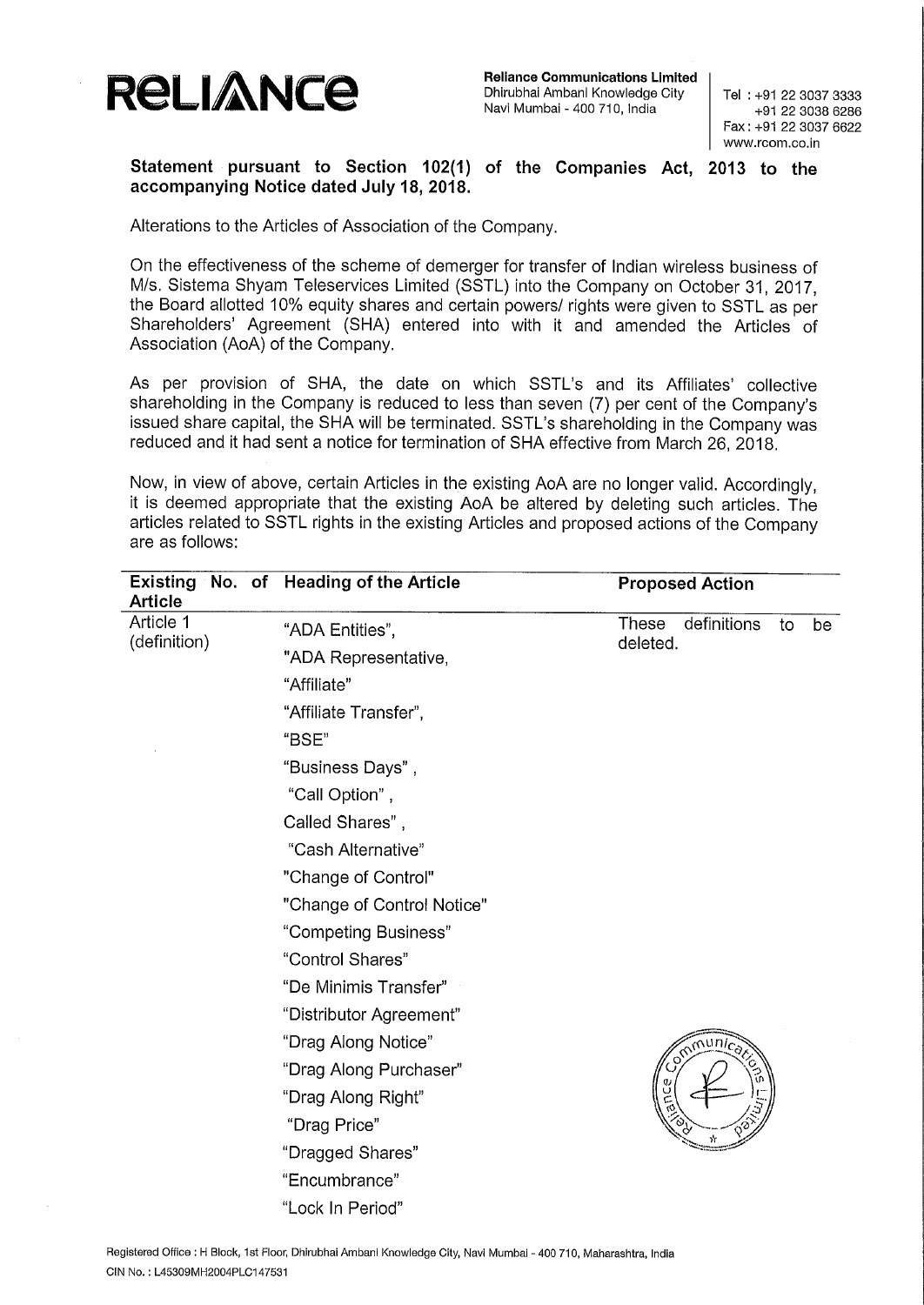

Reliance Communications Limited<br>Dhirubhai Ambani Knowledge City | Tel : +91 22 3037 3333 Navi Mumbai - 400 710, India

+91 22 3038 6286 Fax: +91 22 3037 6622 www.rcom.co.in

| <b>Article</b> |  | Existing No. of Heading of the Article | <b>Proposed Action</b> |
|----------------|--|----------------------------------------|------------------------|
|                |  | "Market Sale"                          |                        |
|                |  | "Mandatory Open Offer Price"           |                        |
|                |  | "Merger Agreement"                     |                        |
|                |  | "Minority Shareholders of SSTL"        |                        |
|                |  | "NSE"                                  |                        |
|                |  | "PAC"                                  |                        |
|                |  | "Permitted Businesses"                 |                        |
|                |  | "Permitted Encumbrance"                |                        |
|                |  | "Permitted Transfer"                   |                        |
|                |  | "Private Sale" "Proposed Transferee"   |                        |
|                |  | "Put Shares"                           |                        |
|                |  | "Related Party Transaction"            |                        |
|                |  | "Residual Shares"                      |                        |
|                |  | "Right of First Refusal"               |                        |
|                |  | "ROFR Offer Period"                    |                        |
|                |  | "ROFR Response"                        |                        |
|                |  | "Scheme"                               |                        |
|                |  | "Scheme Transfer"                      |                        |
|                |  | "SEBI Takeover Regulations"            |                        |
|                |  | "Shareholders Agreement"               |                        |
|                |  | "Share Issue"                          |                        |
|                |  | "Sistema"                              |                        |
|                |  | "SSTL"                                 |                        |
|                |  | "SSTL Offer Notice"                    |                        |
|                |  | "SSTL Per Share Consideration"         |                        |
|                |  | "SSTL Put Option"                      |                        |
|                |  | "SSTL Put Option Notice"               |                        |
|                |  | "SSTL Shareholder Rights"              |                        |
|                |  | "Stock Exchange"                       |                        |
|                |  | "Tag Along Right" "Tag Period"         |                        |
|                |  | "Third Party Shares"                   |                        |
|                |  | "Transaction Documents"                |                        |
|                |  | "Transfer Notice"                      |                        |
|                |  | Transferee"                            | Cumming                |
|                |  | "Volume-Weighted Price"                |                        |
|                |  | "Voting Support"                       | 后                      |
|                |  |                                        |                        |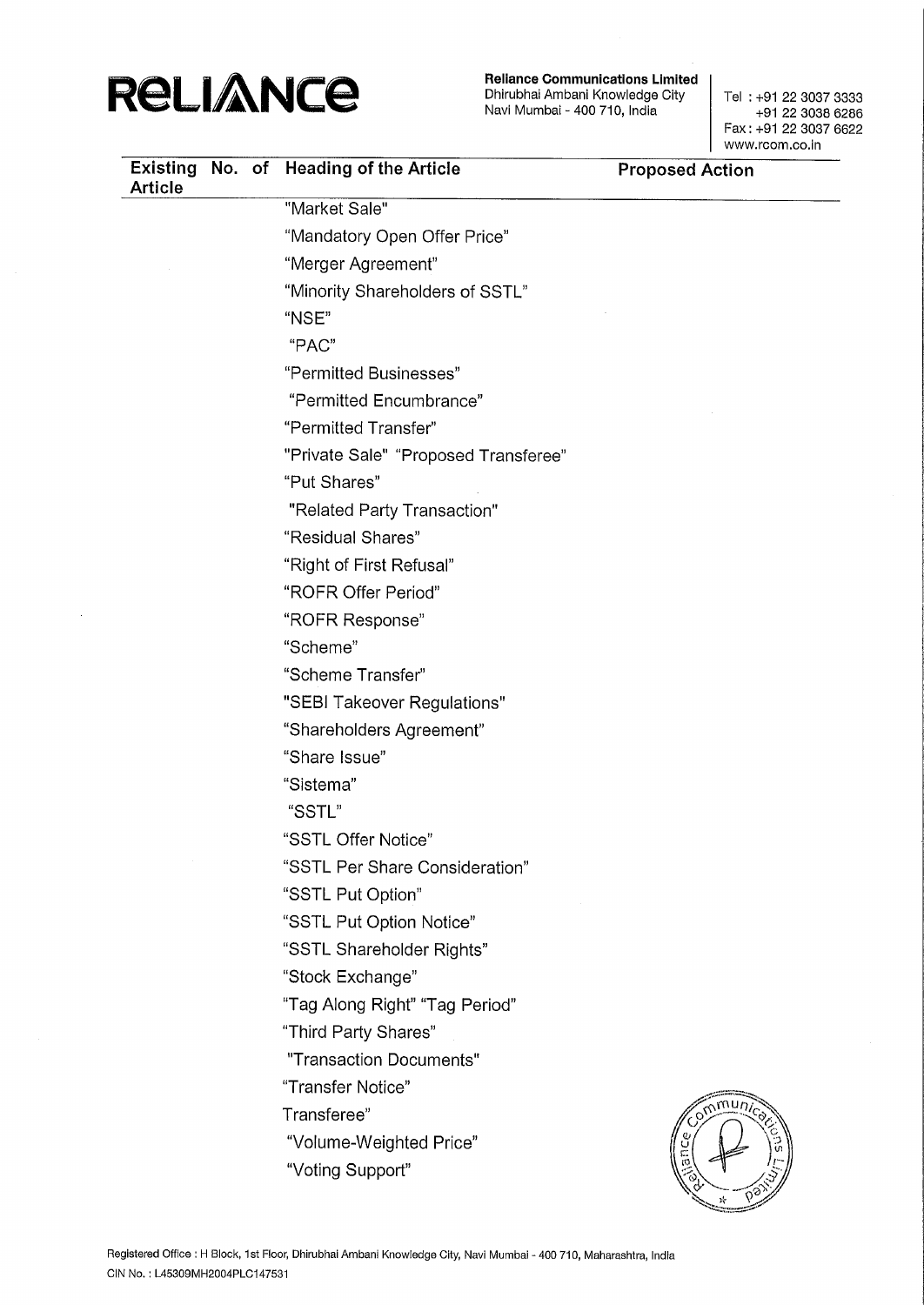

Reliance Communications Limited Dhirubhai Ambani Knowledge City | Tel: +91 22 3037 3333 Navi Mumbai - 400 710, India

+91 22 3038 6286 Fax: +91 22 3087 6622 www.rcom.co.in

|         |  | Existing No. of Heading of the Article | <b>Proposed Action</b> |
|---------|--|----------------------------------------|------------------------|
| Article |  |                                        |                        |

| 21A | <b>GENERAL PROHIBITIONS ON THE</b><br>TRANSFER OF SHARES BY SSTL | Entire Article deleted       |
|-----|------------------------------------------------------------------|------------------------------|
| 21B | RIGHT OF FIRST REFUSAL                                           | Entire Article deleted       |
| 21C | PERMITTED TRANSFERS                                              | Entire Article to be deleted |
| 21D | DRAG ALONG RIGHT / CALL OPTION                                   | Entire Article to be deleted |
| 21E | TAG ALONG RIGHT                                                  | Entire Article to be deleted |
| 21F | REDUCTION IN SHAREHOLDING OF<br>SSTL                             | Entire Article to be deleted |
| 21G | CHANGE OF CONTROL OF THE ADA<br><b>ENTITIES</b>                  | Entire Article to be deleted |
| 21H | TRANSFER OF SHARES BY ADA<br><b>ENTITIES</b>                     | Entire Article to be deleted |
| 43A | <b>VOTING SUPPORT</b>                                            | Entire Article to be deleted |
| 91  | <b>COMPLIANCE BY AFFILIATES</b>                                  | Entire Article to be deleted |
| 92  | <b>CONSENT REQUIREMENT</b>                                       | Entire Article to be deleted |

In view of above, existing Article No. 93 to Article <sup>121</sup> will be renumbered as Article No. <sup>91</sup> to Article No. 119.

In terms of provisions of Section 14 and all other applicable provisions of the Companies Act, 2013 read with the Rules made there under, alteration of Articles of Association requires approval of the members by way of Special Resolution. The existing and proposed AoA are being uploaded on the Company's website, www.rcom.co.in for perusal by the shareholders. A copy of the same shall be given to the shareholders upon receipt of <sup>a</sup> request for the same, in writing, upto the date of the meeting and shall also be available for inspection at the Registered Office of the Company during business hours on all working days, except Saturdays between 11:00 A.M. and 1:00 P.M. upto the date of the Meeting and copy will be made available for inspection in physical and electronic form at the Registered Office of the Company.

None of the Directors, Key Managerial Personnel and their relatives are concerned or interested, financially or otherwise, in this resolution, except to the extent of their shareholding in the Company, if any.